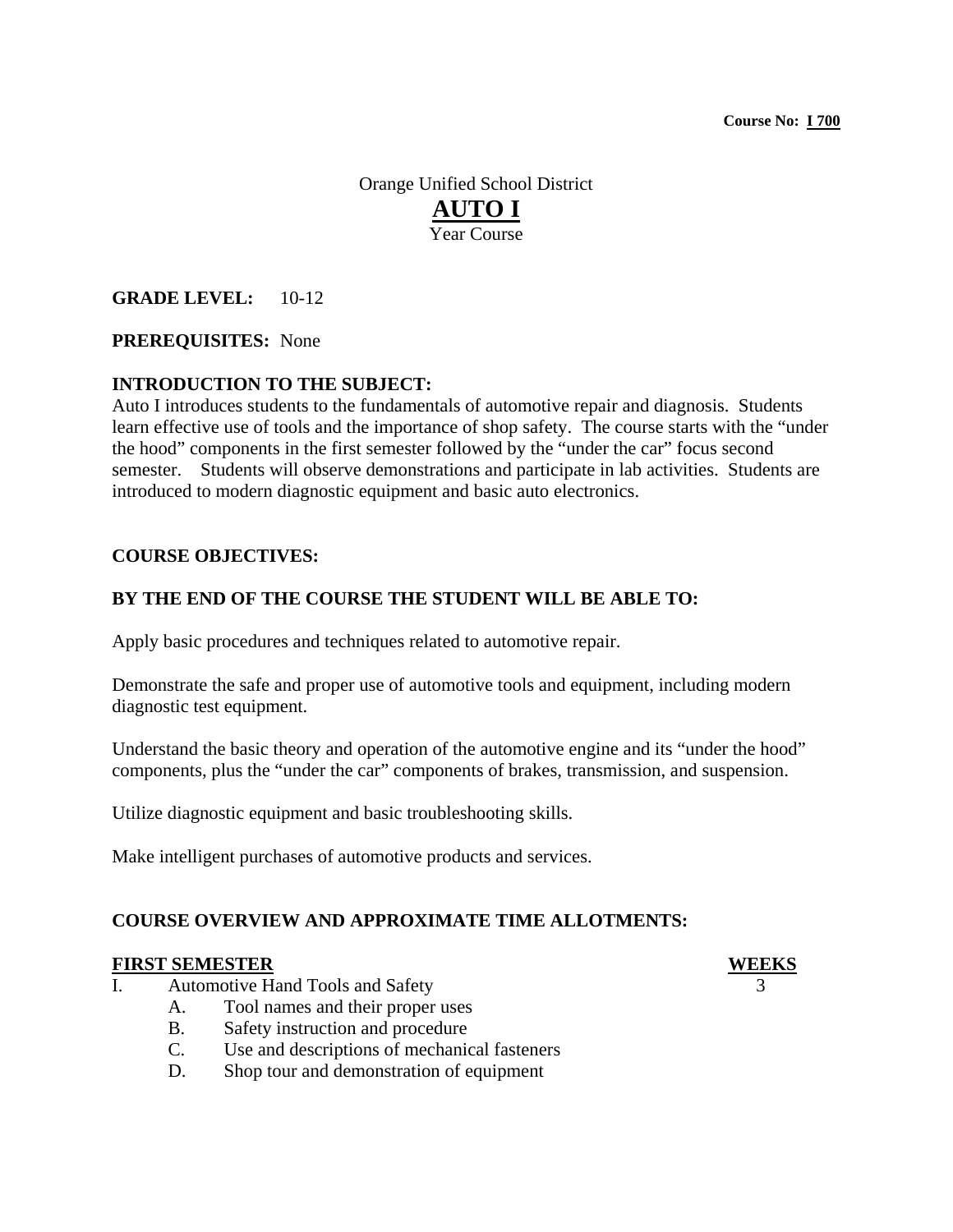Auto I Page 2

| <b>WEEKS</b> |
|--------------|
|              |

| П.   | <b>Basic Engine Type</b>                                    | 1        |
|------|-------------------------------------------------------------|----------|
|      | Overhead cam<br>A.                                          |          |
|      | <b>B.</b><br>Overhead valve                                 |          |
|      |                                                             |          |
|      | Diesel<br>C.                                                |          |
|      | D.<br>Two stroke                                            |          |
| III. | <b>Engine Systems</b>                                       | 7        |
|      | Cooling systems<br>А.                                       |          |
|      | <b>B.</b><br>Ignition systems                               |          |
|      | C.<br>Electrical systems, including charging and starting   |          |
|      | 1.<br>How a battery works                                   |          |
|      | 2.<br>Basic electrical theory                               |          |
|      | Basic auto electronics - computer and sensor function<br>D. |          |
|      | E.<br>Fuel system                                           |          |
|      | Fuel injection basics<br>1.                                 |          |
|      | 2.<br>Carburetors                                           |          |
|      |                                                             |          |
| IV.  | Demonstrations and Lab Time                                 | 7        |
|      | Oil change<br>А.                                            |          |
|      | Lubrication<br><b>B.</b>                                    |          |
|      | C.<br>Cooling system inspection                             |          |
|      | <b>Battery</b> testing<br>D.                                |          |
|      |                                                             | 18 Weeks |
|      |                                                             |          |
|      | <b>SECOND SEMESTER</b>                                      |          |
| I.   | Transmission                                                | 4        |
|      | Manual transmission, including clutch function<br>A.        |          |
|      | <b>B.</b><br>Automotive transmission operation              |          |
|      | C.<br>Drive line                                            |          |
|      | D.<br>Differential rear axle assembly                       |          |
|      | Ε.<br>Front wheel drive – transaxle                         |          |
|      |                                                             |          |
| II.  | <b>Brakes</b>                                               | 5        |
|      | Basic hydraulic principles<br>A.                            |          |
|      | <b>B.</b><br>Brake system components                        |          |
|      | Drum brakes<br>1.                                           |          |
|      | 2.<br>Disc brakes                                           |          |
|      | 3.<br>Master cylinder                                       |          |
|      | ABS electronic brake control<br>$\overline{4}$ .            |          |
|      | C.<br>Service and repair of brakes                          |          |

D.